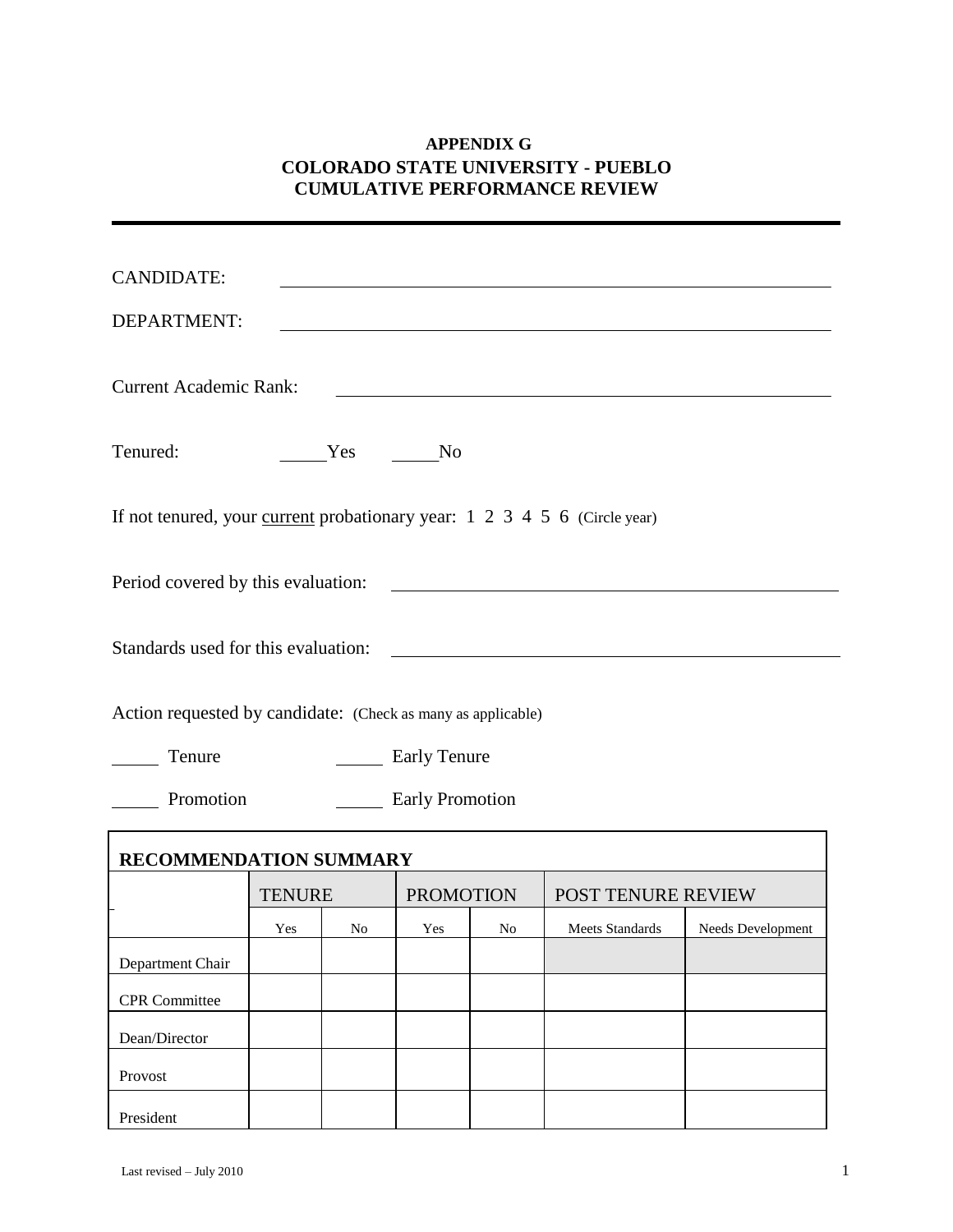# **CUMULATIVE PERFORMANCE REVIEW TRACKING SHEET**

| <b>CHAIR</b>         |                                                                   | DATE OR N/A |
|----------------------|-------------------------------------------------------------------|-------------|
|                      | Package received by Chair                                         |             |
|                      | Consultation with faculty                                         |             |
|                      | Candidate notified                                                |             |
|                      | <b>ACADEMIC UNIT CPR COMMITTEE</b>                                |             |
|                      | Package received by CPR                                           |             |
|                      | Candidate notified                                                |             |
| <b>DEAN/DIRECTOR</b> |                                                                   |             |
|                      | Package received by Dean/Director                                 |             |
|                      | Dean's/Director's recommendation                                  |             |
|                      | Candidate notified                                                |             |
|                      | Candidate requested reconsideration                               |             |
|                      | Candidate appealed Dean's/Director's<br>recommendation to Provost |             |
| <b>PROVOST</b>       |                                                                   |             |
|                      | Package received in Provost's office                              |             |
| <b>PRESIDENT</b>     |                                                                   |             |
|                      | Package received in President's office                            |             |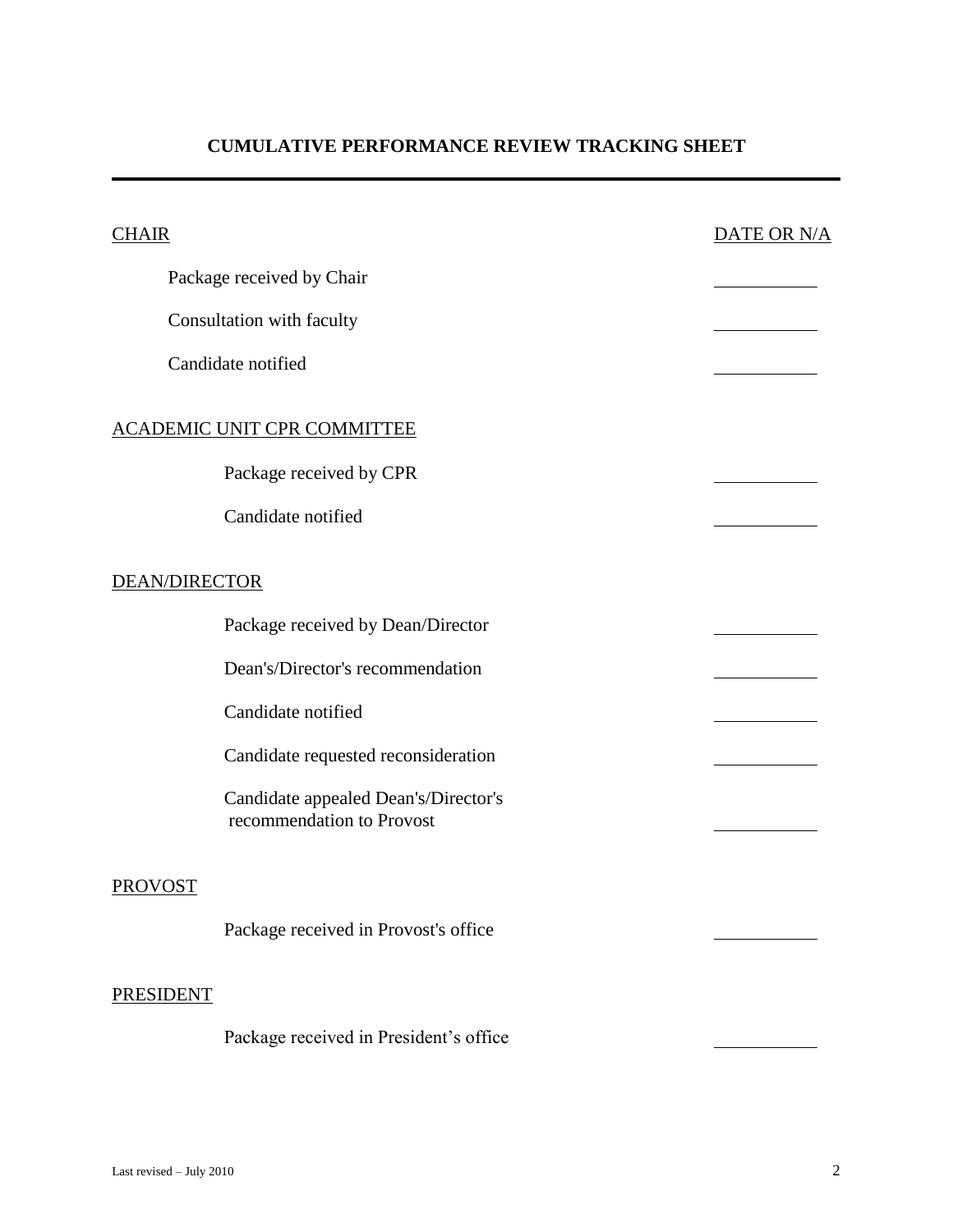# **CANDIDATE'S REQUEST FOR CUMULATIVE PERFORMANCE REVIEW**

| <b>CANDIDATE:</b>                   |                                                                                         |                                                                                                                       |              |
|-------------------------------------|-----------------------------------------------------------------------------------------|-----------------------------------------------------------------------------------------------------------------------|--------------|
| DEPARTMENT:                         |                                                                                         |                                                                                                                       |              |
| <b>Current Academic Rank:</b>       |                                                                                         | <u> 1989 - Johann Stoff, deutscher Stoffen und der Stoffen und der Stoffen und der Stoffen und der Stoffen und de</u> |              |
| Tenured:                            | Yes No                                                                                  |                                                                                                                       |              |
|                                     | If not tenured, your <u>current</u> probationary year: $1\ 2\ 3\ 4\ 5\ 6$ (Circle year) |                                                                                                                       |              |
|                                     | Academic Qualifications: (Please list in reverse chronological order of receipt.)       |                                                                                                                       |              |
| Degree, License<br>or Certificate   | Institution                                                                             | Discipline                                                                                                            | Date Granted |
|                                     |                                                                                         |                                                                                                                       |              |
|                                     |                                                                                         |                                                                                                                       |              |
|                                     |                                                                                         |                                                                                                                       |              |
| Standards used for this evaluation: |                                                                                         |                                                                                                                       |              |
| Period covered by this evaluation:  |                                                                                         |                                                                                                                       |              |
|                                     | Please check and initial specific action(s) requested in this evaluation:               |                                                                                                                       |              |
| 1. Tenure Review                    |                                                                                         |                                                                                                                       |              |
| 2. ______ Early Tenure Review       |                                                                                         |                                                                                                                       |              |
|                                     | 3. Promotion to (Academic Rank)                                                         |                                                                                                                       |              |
|                                     | 4. Early Promotion to <b>Example 2018</b>                                               |                                                                                                                       |              |
|                                     |                                                                                         | (Academic Rank)                                                                                                       |              |
|                                     | SIGNATURE OF CANDIDATE:                                                                 |                                                                                                                       | DATE:        |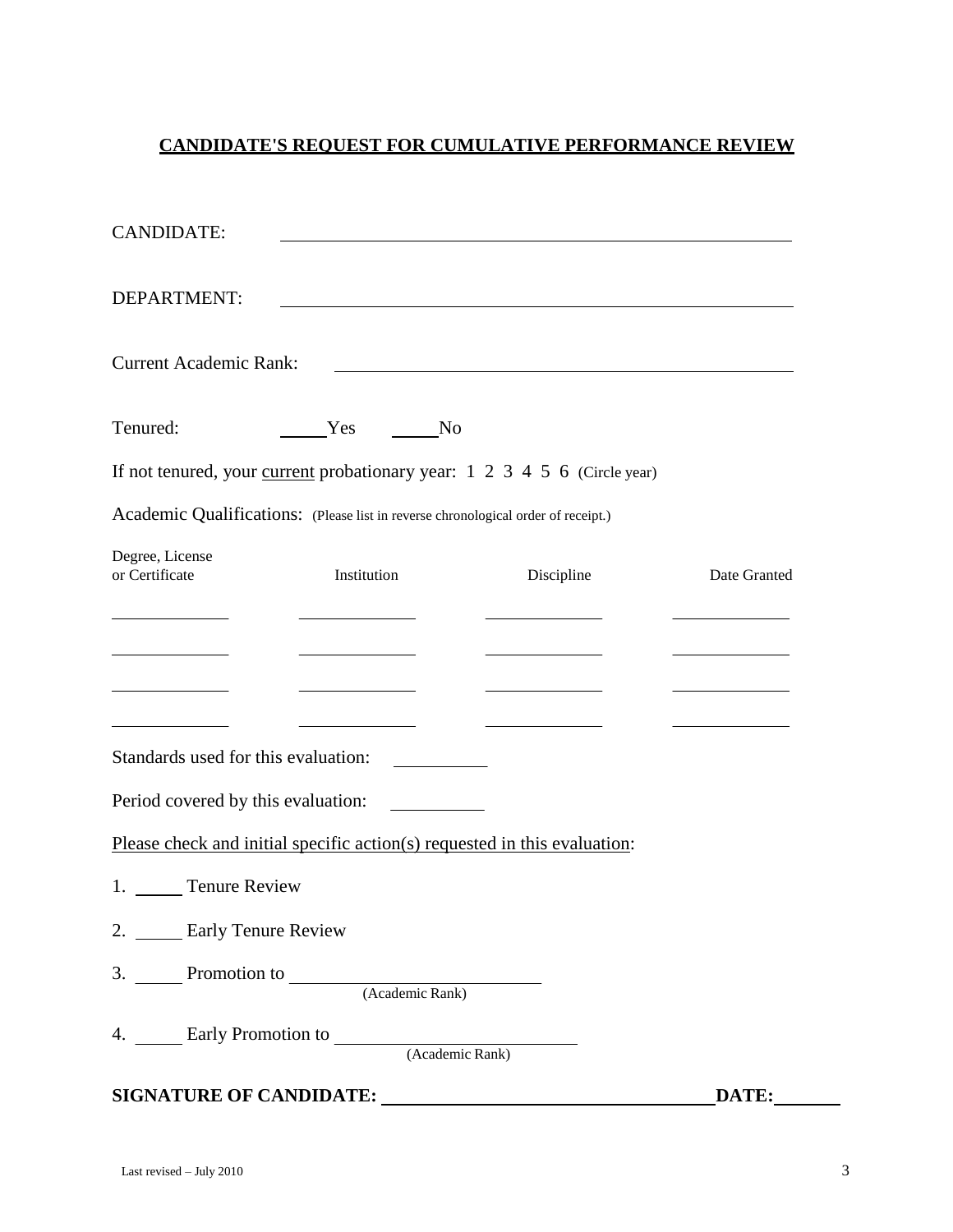**Current Academic Rank:**

### **CANDIDATE'S REPORT OF TEACHING AND RELATED DUTIES, PROFESSIONAL ACTIVITIES AND SERVICE TO THE UNIVERSITY AND COMMUNITY**

In sections 1 through 5, please include information for the period covered by this evaluation only.

#### **1. Teaching**

a. Course Assignments Academic Year(s)

b. Summary of Student Evaluations of Teaching

c. Summary of Peer Review of Teaching

#### **2. Professional Activities:**

Please list, for example, offices held in professional organizations, conferences, papers you presented, consulting activities, research, intellectual or creative efforts, editorial activities for professional journals, scholarly work in progress, achievements, recognitions, awards and honors. Include any activities which contributed to your professional growth.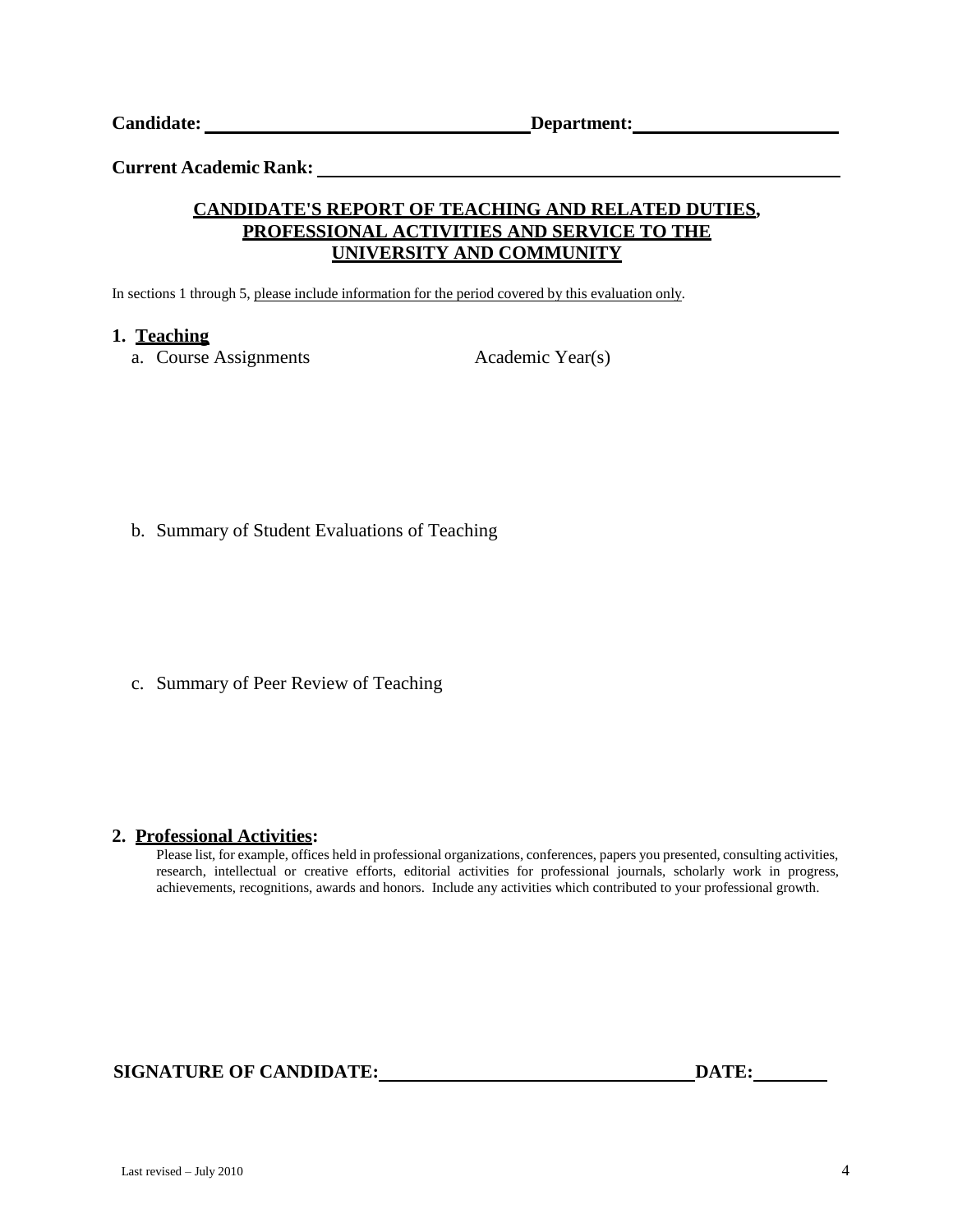#### **Current Academic Rank:**

#### **3**. **Assigned Related Duties:**

Please list assignments and duties not directly connected with teaching: eg., committee assignments, student activity involvement, and university service contributions. Please do not list such items as office hours, class preparation or grading papers and examinations.

#### **4. Service to the Community:**

Please list only those activities related to your professional career.

**5. Other Noteworthy Activities:**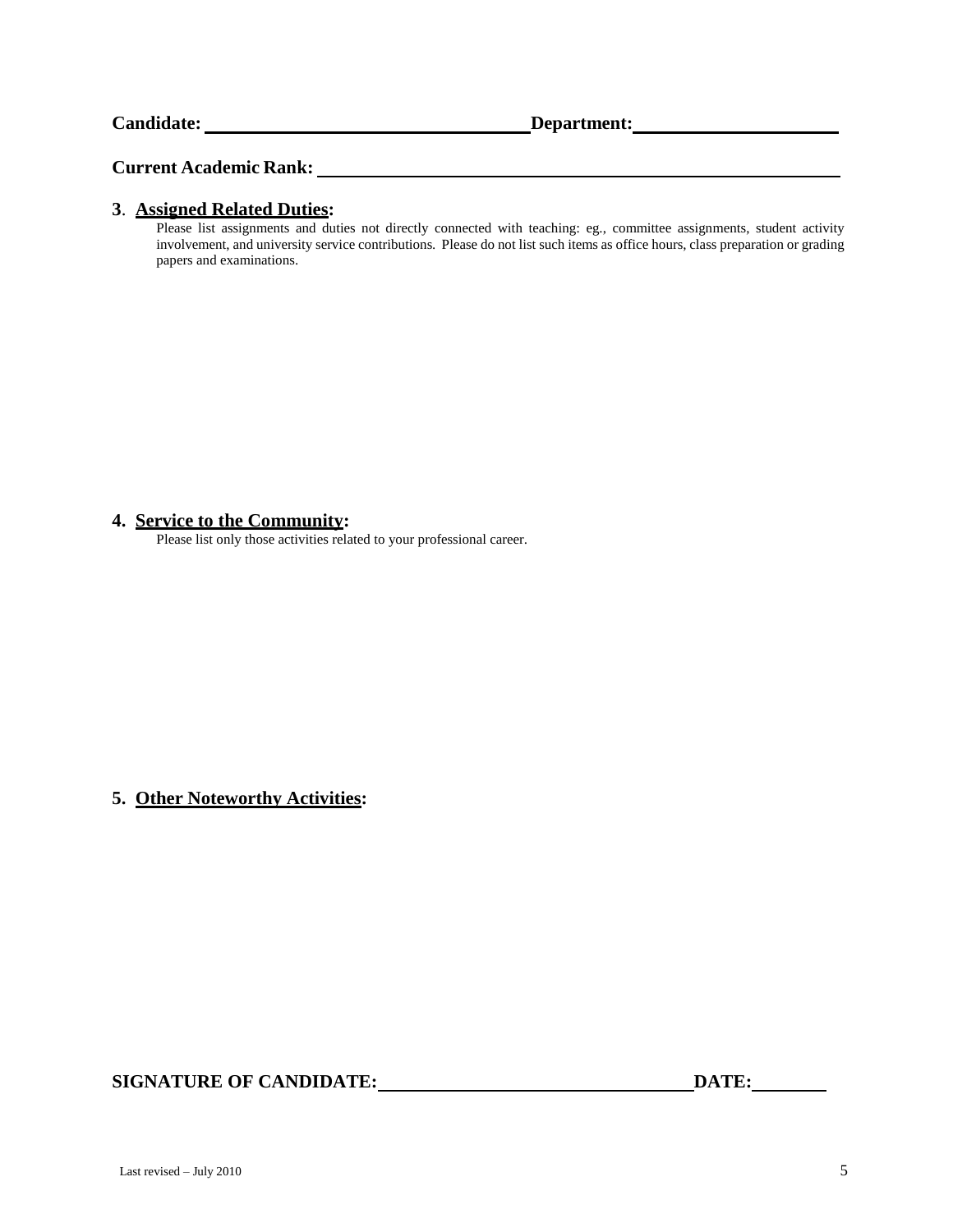**Current Academic Rank:**

**1. Librarianship**

Area(s) of responsibility

#### **2. Assigned related duties**

Please list assignments and duties not directly connected with library duties, eg. committee assignments, student activities or advising, and university service contributions.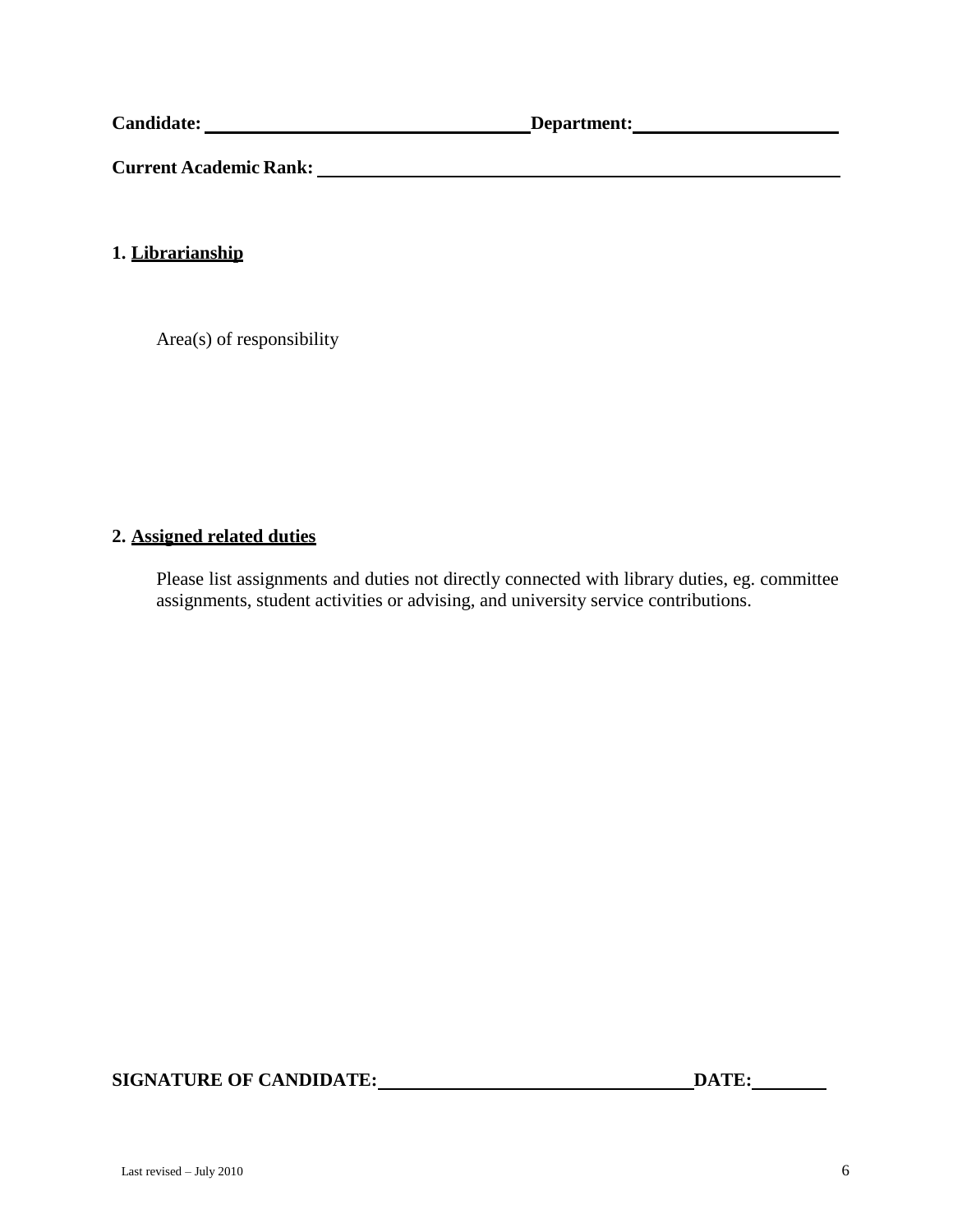**Current Academic Rank:**

# **CANDIDATE'S SELF EVALUATION OF PERFORMANCE**

Please address each of the items identified in your academic unit's standards for the requested action, being as specific as possible. Indicate how you have met or exceeded each standard, including a self-evaluation of teaching. Attach additional pages (suggested limit 5 pages), numbering each in order 6a, 6b, etc. Rather than attaching copies of pertinent documents, please append an index of these items with the understanding that you will make them available to evaluators upon request.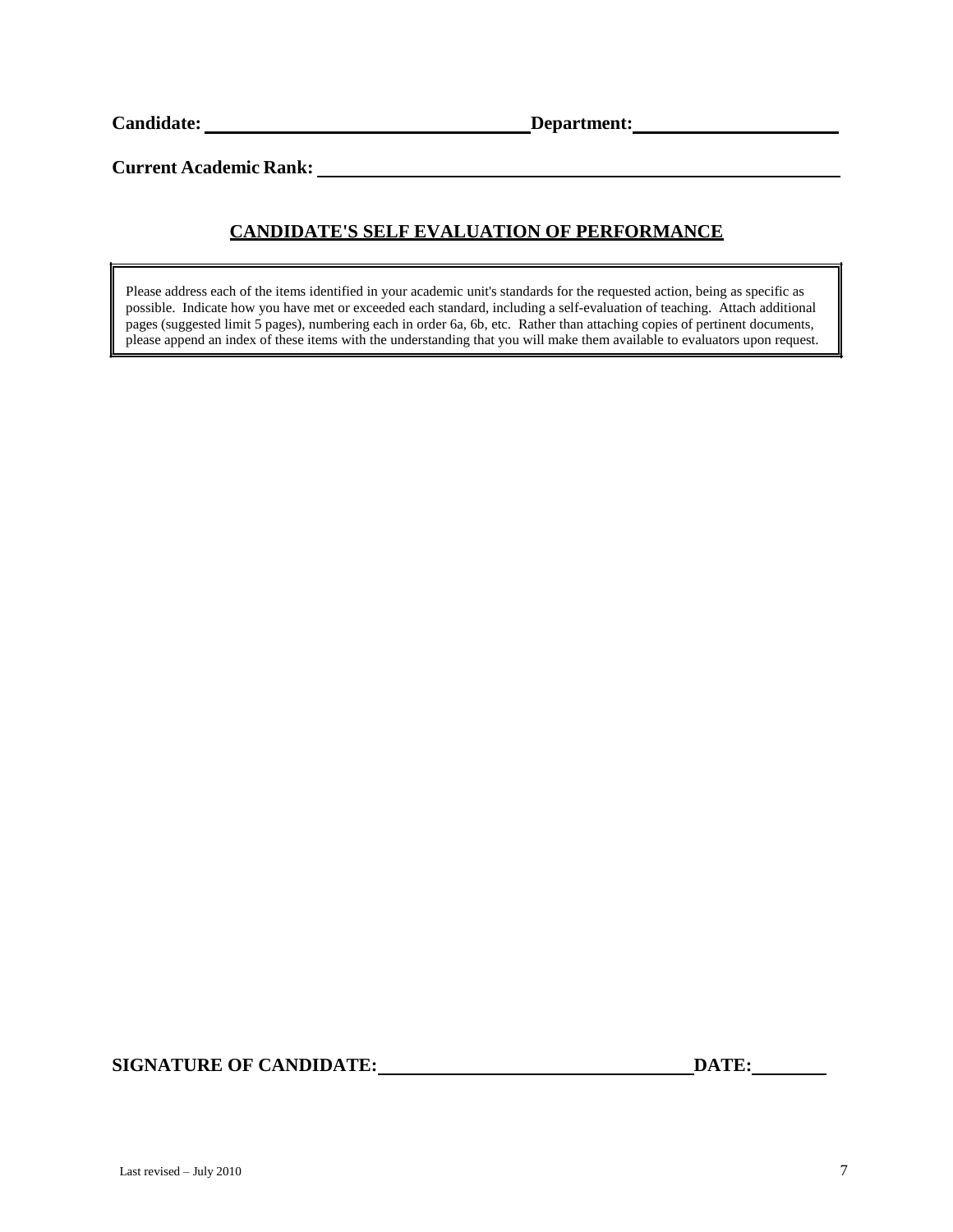**Current Academic Rank:**

# **DEPARTMENT CHAIR'S RECOMMENDATION**

#### **STATEMENT:**

"As the Chair of the candidate's department, I recommend that the action(s) checked below be taken. This recommendation is based upon my review of the candidate's performance with reference to the approved department CPR document. Criteria for evaluation not included in this document have not been utilized. If this recommendation is not in agreement with that of the CPR Committee, I have specifically justified my differing recommendation."

#### **RECOMMENDED ACTION(S):**

- 1. Tenure Granted
- 2. Early Tenure Granted
- 3. Promotion to
- 
- 4. Early Promotion to
- (Academic Rank)
- 5. Reappointment with Terminal Year
- 6. Deny Promotion
- 7. Deny Early Promotion
- 8. Deny Early Tenure

PRINTED NAME/SIGNATURE ACADEMIC RANK DATE

/ Department Chair

(Academic Rank)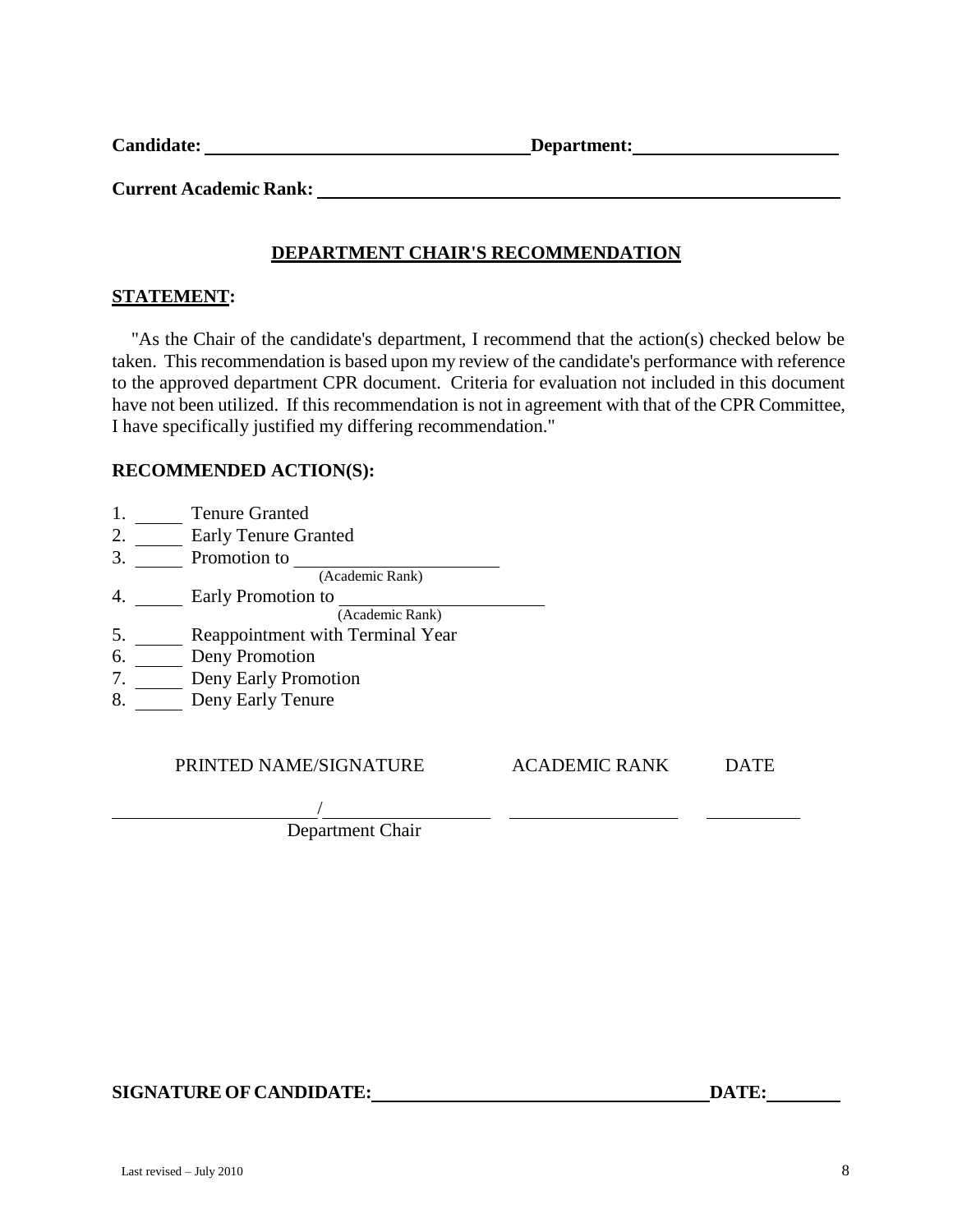**Current Academic Rank:**

## **DEPARTMENT CHAIR'S EVALUATION**

(Must reference consultation with faculty)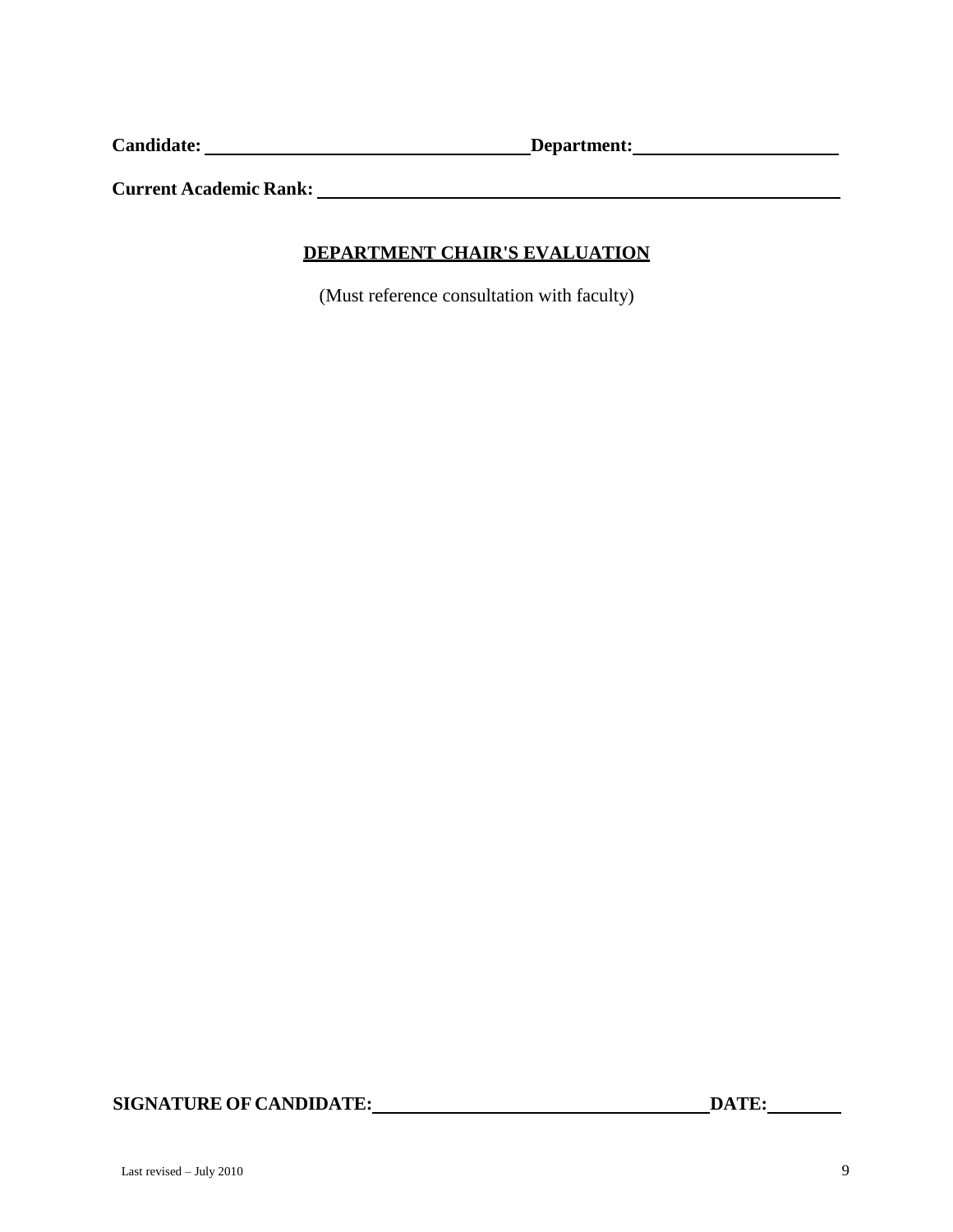| <b>Candidate:</b> |  |
|-------------------|--|
|-------------------|--|

**Candidate Condition Department: Candidate Condition Department:** 

# **Current Academic Rank: ACADEMIC UNIT CPR COMMITTEE RECOMMENDATION**

### **STATEMENT:**

"The members of the CPR Committee, whose signatures and academic ranks appear below, recommend as a body that the actions(s) checked below be taken. This recommendation is based upon our review of the candidate's performance with reference to the approved academic unit standards for Promotion and Tenure. Criteria for evaluation not included in this document have not been utilized."

### **RECOMMENDED ACTIONS(S):**

- 1. Tenure Granted
- 2. Early Tenure Granted
- 3. Promotion to

(Academic Rank)

- 4. Early Promotion to
	- (Academic Rank)
- 5. Reappointment with Terminal Year
- 6. Deny Promotion
- 7. Deny Early Promotion
- 8. Deny Early Tenure

# PRINTED NAME/SIGNATURE ACADEMIC RANK DATE / CPR Chair / / / / / /

Members of the CPR Committee who do not agree with the Committee's recommendation may submit their comments on additional pages following this one.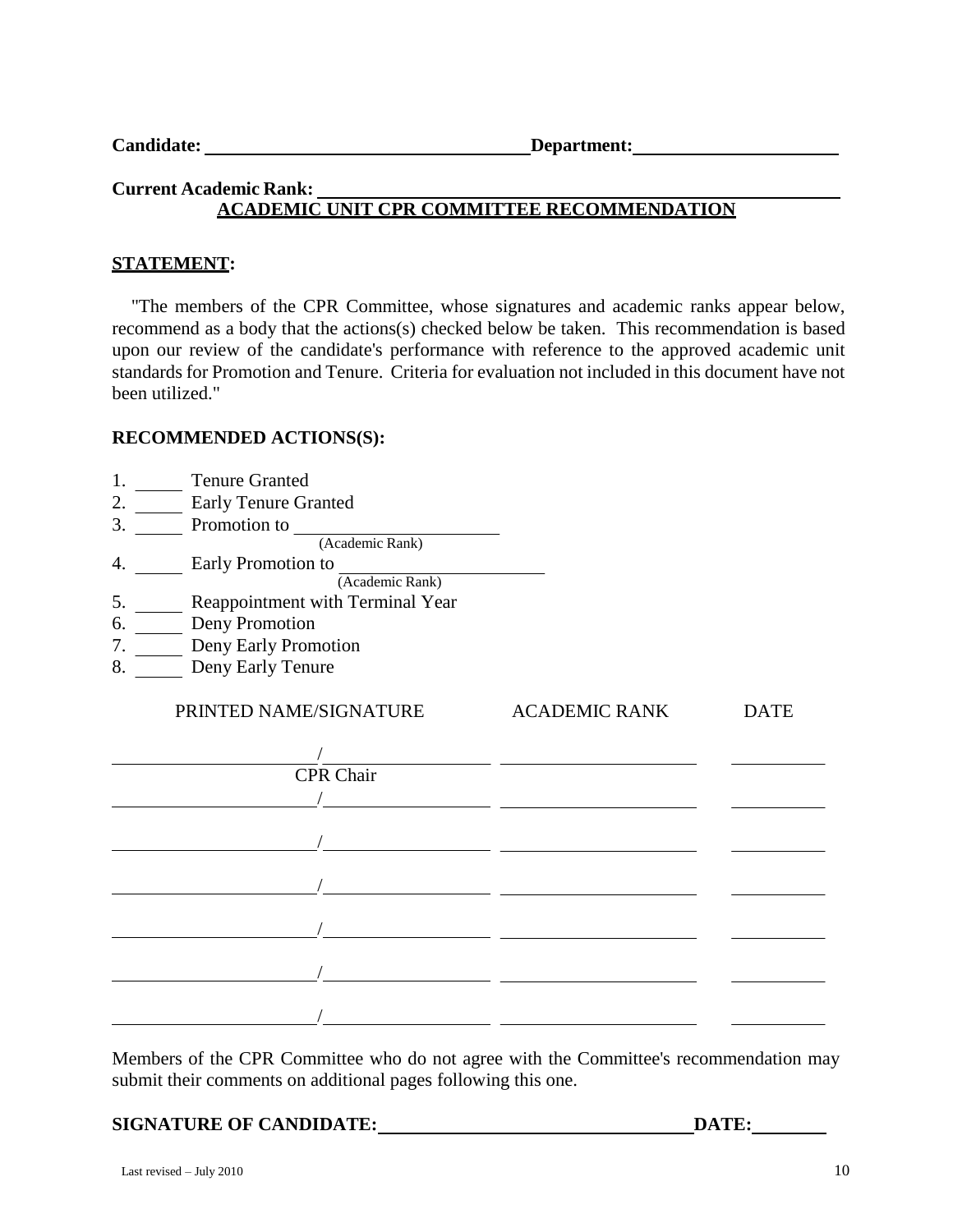Candidate: <u>Department:</u> Department:

**Current Academic Rank:** 

# **ACADEMIC UNIT CPR COMMITTEE EVALUATION OF CANDIDATE'S PERFORMANCE**

The CPR is in the most immediate position for peer evaluation of the performance of the candidate relative to the department's approved document. This evaluation is to be specific, honest and clear in identifying the candidate's strengths and weaknesses. Reference needs to be made to specific academic unit standards. This evaluation must include interpretations of the candidate's student evaluations. Specific recommendations for improvement should be addressed. The acceptability of what the candidate has proposed for personal professional growth activities in the next evaluation period are appropriate elements of the CPR evaluation. The candidate will acknowledge receipt of this evaluation by signing each page.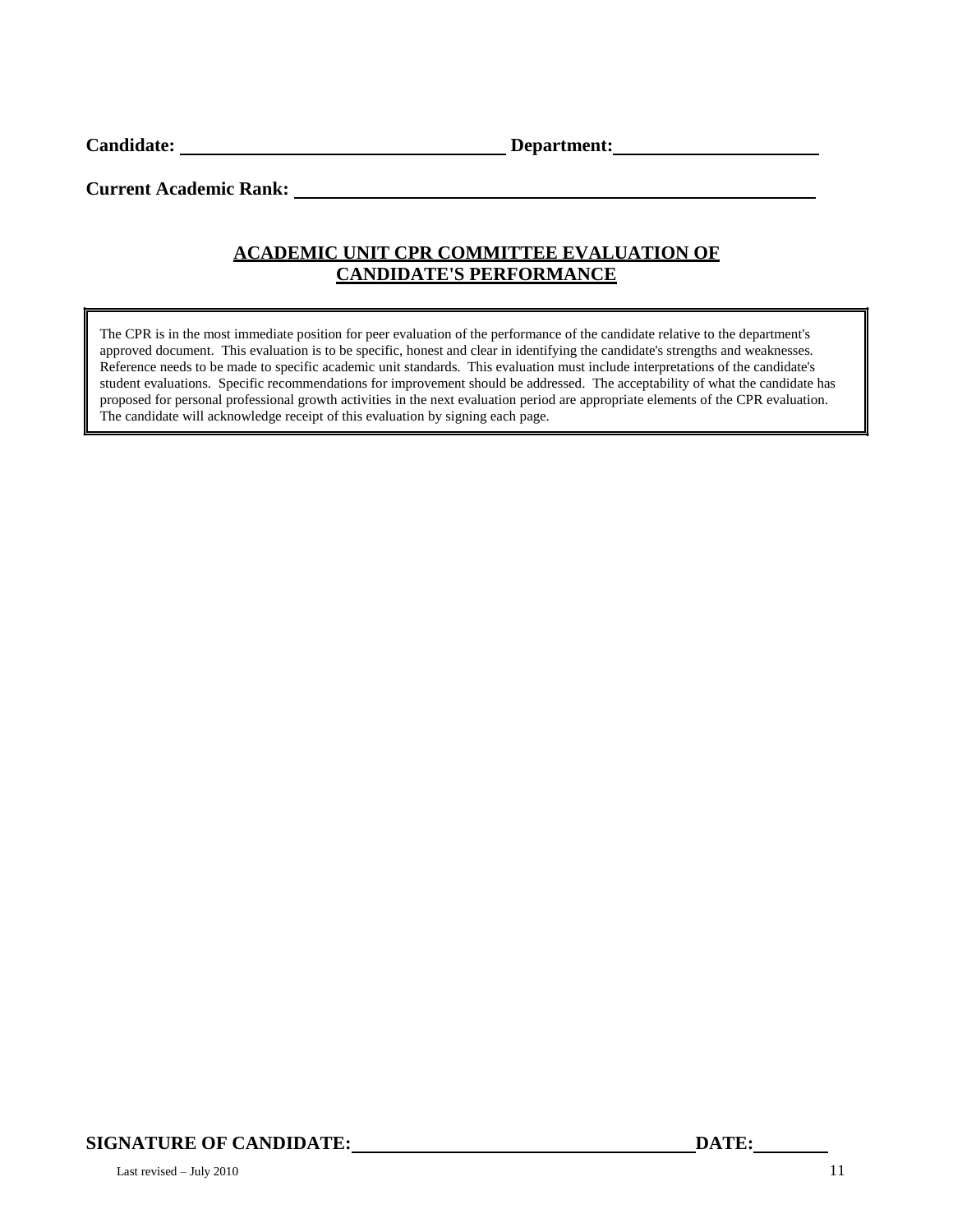**Current Academic Rank:**

### **DEANS'S/DIRECTOR'S RECOMMENDATION**

#### **STATEMENT:**

"I, Dean/Director of recommend that the action(s) checked below be taken. This recommendation is based upon my review of the candidate's performance with reference to the approved department CPR document. Criteria for evaluation not included in this document have not been utilized. If this recommendation is not in agreement with either that of the CPR Committee, or Department Chair, I have specifically justified my differing recommendation."

#### **RECOMMENDED ACTIONS(S):**

- 1. Tenure Granted
- 2. **Early Tenure Granted**
- 3. Promotion to
- 4. Early Promotion to (Academic Rank)
	- (Academic Rank)
- 5. Reappointment with Terminal Year
- 6. Deny Promotion
- 7. Deny Early Promotion
- 8. Deny Early Tenure

Dean/Director Date